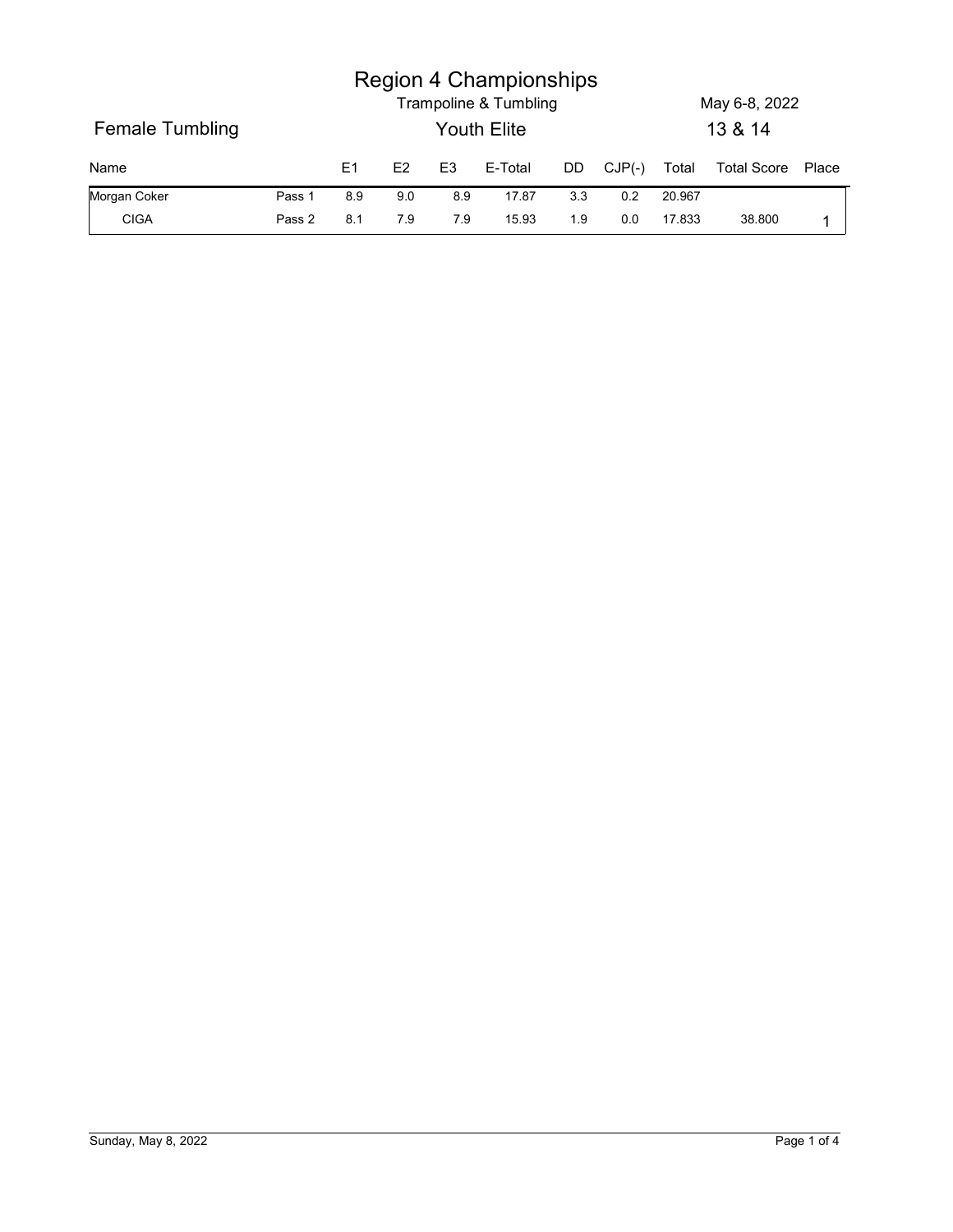|                 |        |         |     |                | <b>Region 4 Championships</b> |         |          |        |                   |                |
|-----------------|--------|---------|-----|----------------|-------------------------------|---------|----------|--------|-------------------|----------------|
|                 |        |         |     |                | Trampoline & Tumbling         |         |          |        | May 6-8, 2022     |                |
| Female Tumbling |        |         |     |                | Junior Elite                  |         |          |        | 15 & 16           |                |
| Name            |        | E1      | E2  | E <sub>3</sub> | E-Total                       | DD      | $CJP(-)$ | Total  | Total Score Place |                |
|                 |        |         |     | 9.4            | 18.67                         | 3.6     | $0.0\,$  | 22.267 |                   |                |
| Amelia Gasper   | Pass 1 | $9.2\,$ | 9.4 |                |                               |         |          |        |                   |                |
| <b>CIGA</b>     | Pass 2 | 9.3     | 9.2 | 9.1            | 18.40                         | 4.5     | 0.0      | 22.900 | 45.167            | $\mathbf{1}$   |
| Jackie Kent     | Pass 1 | 8.4     | 8.7 | 8.9            | 17.33                         | $4.0\,$ | 0.2      | 21.133 |                   |                |
| ESCX            | Pass 2 | $8.5\,$ | 8.6 | $8.8\,$        | 17.27                         | $3.8\,$ | 0.4      | 20.667 | 41.800            | $\overline{2}$ |
| Lyric Gordon    | Pass 1 | 0.0     | 0.0 | 0.0            | 0.00                          | $0.0\,$ | 0.0      | 0.000  |                   |                |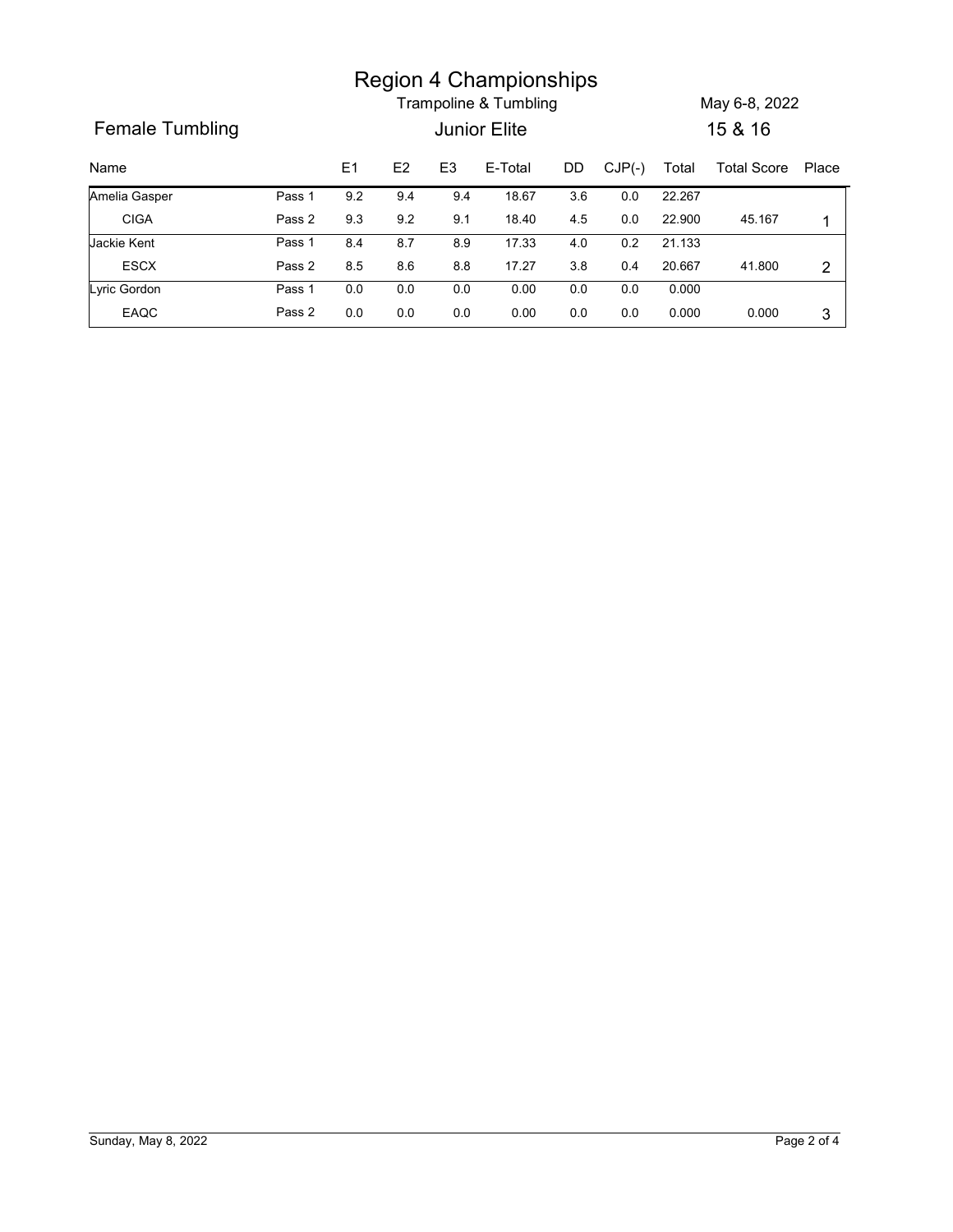|                        |        |     |     |                | <b>Region 4 Championships</b> |         |          |        |                   |                |
|------------------------|--------|-----|-----|----------------|-------------------------------|---------|----------|--------|-------------------|----------------|
|                        |        |     |     |                | Trampoline & Tumbling         |         |          |        | May 6-8, 2022     |                |
| <b>Female Tumbling</b> |        |     |     |                | Intermediate Elite            |         |          |        | $17 - 21$         |                |
| Name                   |        | E1  | E2  | E <sub>3</sub> | E-Total                       | DD      | $CJP(-)$ | Total  | Total Score Place |                |
| Lizzie Roiger          | Pass 1 | 9.5 | 9.6 | 9.4            | 19.00                         | 3.4     | 0.0      | 22.400 |                   |                |
| <b>CIGA</b>            | Pass 2 | 9.1 | 8.7 | 9.0            | 17.87                         | $3.9\,$ | 0.0      | 21.767 | 44.167            | $\mathbf{1}$   |
| Hannah Davis           | Pass 1 | 9.1 | 9.4 | 9.3            | 18.53                         | 3.4     | 0.0      | 21.933 |                   |                |
| <b>CIGA</b>            | Pass 2 | 9.3 | 9.3 | 8.8            | 18.27                         | 3.9     | 0.0      | 22.167 | 44.100            | $\overline{2}$ |
|                        | Pass 1 | 8.4 | 8.5 | 8.6            | 17.00                         | $3.9\,$ | 0.0      | 20.900 |                   |                |
| Ava Binkowski          |        |     | 8.5 | 8.7            | 17.33                         | 4.1     | 0.0      | 21.433 | 42.333            | 3              |
| <b>ESCX</b>            | Pass 2 | 8.8 |     |                |                               |         |          |        |                   |                |
| <b>Finley Merker</b>   | Pass 1 | 7.6 | 7.4 | 8.0            | 15.33                         | 2.7     | 0.0      | 18.033 |                   |                |